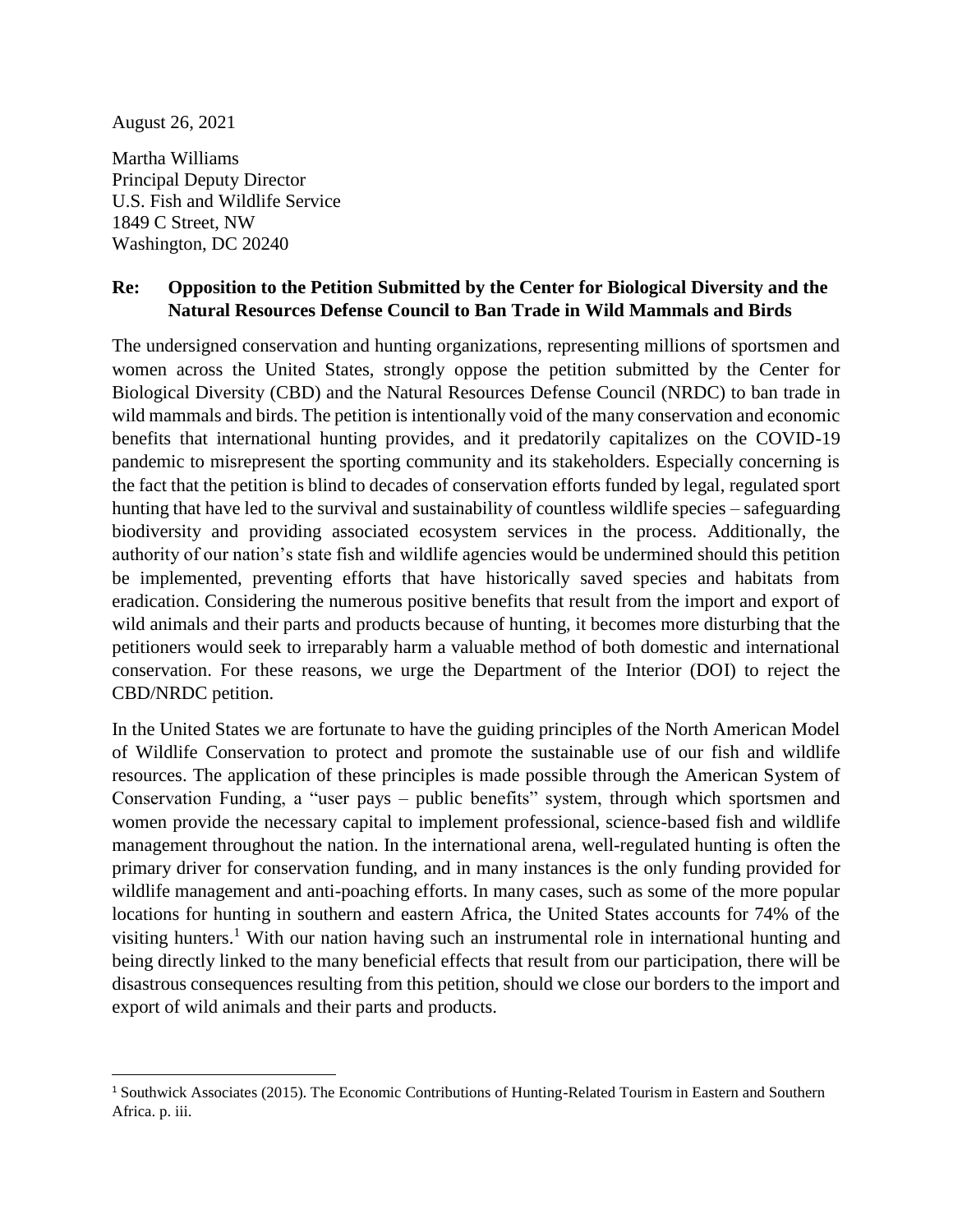Internationally, the Convention on International Trade in Endangered Species of Wild Fauna and Flora (CITES), an agreement between 183 nations/states, is dedicated towards ensuring that the "international trade in specimens of wild animals and plants does not threaten the survival of the species."<sup>2</sup> The United States is one such member-nation, and combined with our domestic safeguards, such as the Endangered Species Act (ESA), a seminal law that serves to "protect and recover imperiled species and the ecosystems upon which they depend," our country has effective methods for preventing the overexploitation of wildlife.<sup>3</sup> CBD itself commends the effectiveness of the ESA, stating that, "The Act has been more than 99 percent successful at preventing extinction. Were it not for the Act, scientists have estimated, at least 227 species would have likely gone extinct since the law's passage in 1973."<sup>4</sup>

Without question, domestic and international hunting are vital elements to conservation – maintaining biodiversity and ensuring species survival in the U.S., and in various regions around the world. Internationally, hunting programs, especially those involving rural communities within the conservation and management efforts, are proven tools to sustain both species and habitat. The revenue generated from licensed, regulated hunting is the primary source of management, conservation, and anti-poaching funds for national wildlife authorities as is the case in many southern and eastern African countries. These hunting programs have been designed by experts to allow a limited, sustainable harvest, and to generate resources for conservation, anti-poaching efforts, and to support local communities. This regulated hunting has contributed to numerous examples of the recovery and maintenance of biodiversity, including the African Elephant, African Lion, Southern White Rhino, Black Rhino, Mountain Zebra, Bontebok, Black Wildebeest, and many other species. Through focusing conservation efforts on these species, their habitats have been maintained, improved, and expanded, which has in turn benefited numerous other non-hunted species throughout the ecosystem. It is disconcerting that the CBD/NRDC petition fails to account for the irreplaceable role that regulated hunting has for conservation efforts not only in Africa, but around the world, including those in North America through collaborative international conservation programs such as the North American Waterfowl Management Plan and the North American Wetlands Conservation Act.

Alongside these critical conservation dollars are the much-needed funds that are absorbed by the local communities – many of which rely on hunting-tourism dollars to break free from a cycle of impoverishment. Remaining consistent, the southern and eastern African nations provide yet another example of the benefits that hunting provides on the international stage. In a 2015 Southwick Associates study prepared for Safari Club International Foundation<sup>5</sup>, which examined the economic benefits of international hunting in Botswana, Ethiopia, Mozambique, Namibia, South Africa, Tanzania, Zambia, and Zimbabwe, the results were outlined unambiguously:

l

<sup>2</sup> CITES. What is CITES?

<sup>3</sup> U.S. Fish and Wildlife Service: Endangered Species (2020). Endangered Species Act | Overview.

<sup>4</sup> Center for Biological Diversity. The Endangered Species Act: A Wild Success.

<sup>5</sup> Southwick Associates (2015). The Economic Contributions of Hunting-Related Tourism in Eastern and Southern Africa. p. 18.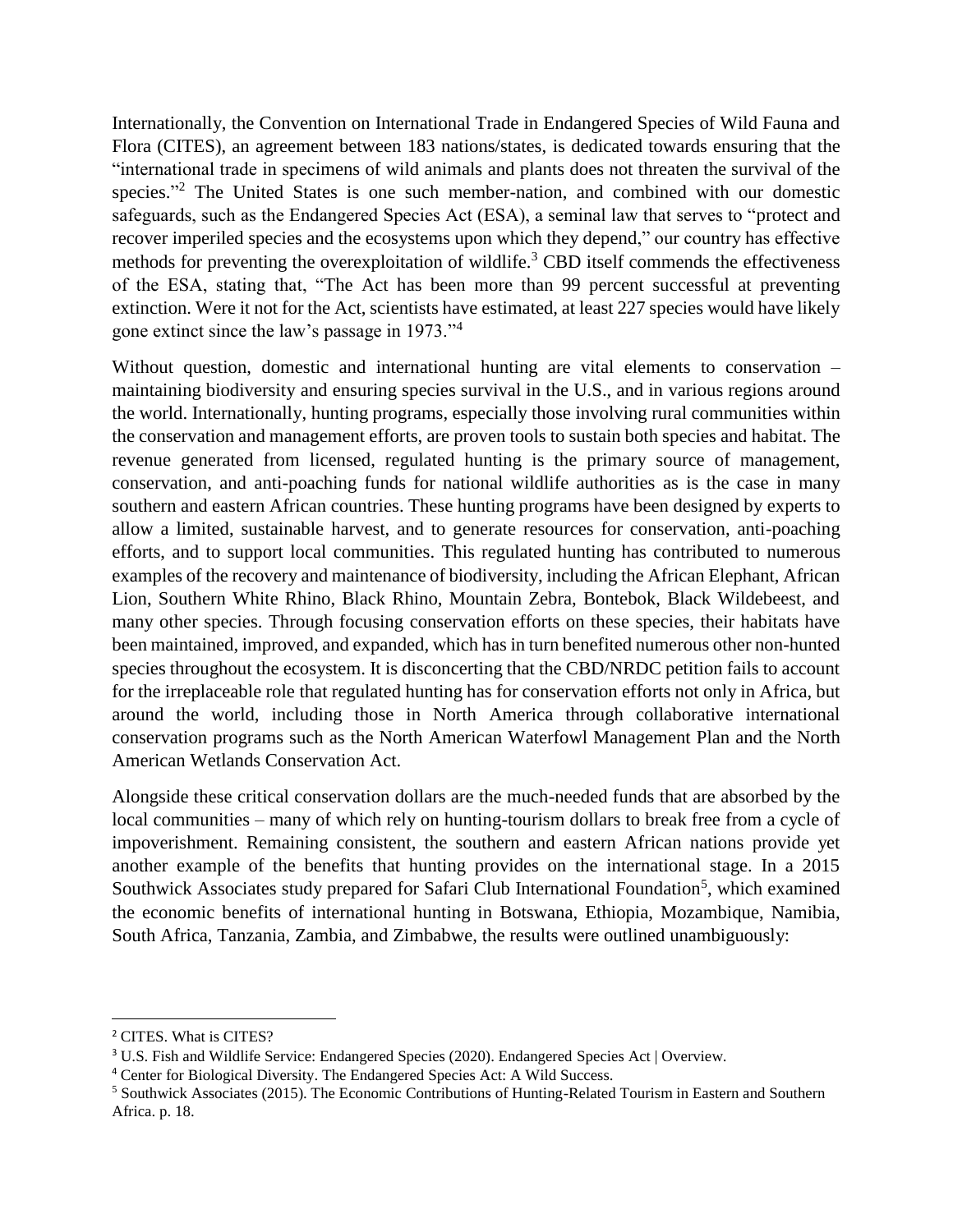In aggregate, the economic contributions are sizable, generating an estimated \$774 million in total output, \$426 million in value added contributions to GDP, and 53,000 in full- and part-time jobs. While these contributions are measured countrywide, they are felt most at the community level in those areas visited by hunters. Hunting-related jobs generally occur in impoverished rural areas with extremely high unemployment. A job in these areas is arguably much more valuable than a job in the city where opportunities are greater, and impacts many more lives. And in these areas, hunting offers an alternative for land-use and incentives for wildlife conservation in areas that might not otherwise be suitable for ecotourism alone.<sup>6</sup>

A briefing published by the International Union for Conservation of Nature (IUCN), an international conservation organization, concluded that "[w]ell managed trophy hunting, which takes place in many parts of the world, can and does generate critically needed incentives and revenue for government, private and community landowners to maintain and restore wildlife as a land use and to carry out conservation actions (including anti-poaching interventions). It can return much needed income, jobs, and other important economic and social benefits to indigenous and local communities in places where these benefits are often scarce."<sup>7</sup> Prohibiting the import and export of wild animals and their parts and products would eliminate the opportunity for sportsmen and women to pursue an important tradition, thus alienating the conservation community, hindering efforts to effectively manage wildlife abroad, undermining jobs and economic security for local communities, and simultaneously depriving nations of the critical resources needed to effectively control poaching.

Beyond the aforementioned concerns about the negative impacts to international hunting and conservation, we are equally concerned about the far-reaching negative consequences to hunting within the United States should this petition be granted. Currently, Title 50 of the Code of Federal Regulations, Part 16 prohibits the "importation, transportation, or acquisition" of "live specimens" of a select group of species.<sup>8</sup> The petitioners intend to modify this language to create a blanket prohibition on the "importation, transportation, or acquisition" of "all wild mammals including live specimens and any part, product, egg, or offspring thereof." If implemented, this would be a prime example of federal overreach and would cripple domestic hunting within the U.S.

Our nation entrusts the various state fish and wildlife agencies with the ability to properly manage their respective fish and wildlife and their habitats. Individually, these agencies are in the best position to make sound, science-based management decisions and are the driving force behind onthe-ground efforts that have resulted in our nation's burgeoning wildlife populations. They are staffed with highly-educated and widely-experienced professionals, which include biologists, policy experts, and support and enforcement teams – all of which play an instrumental role in fish and wildlife management. The petitioners make no recognition of the valuable role and jurisdiction

l

<sup>6</sup> Lindsey, P. A., R Alexander, L.G. Frank, A. Mathieson, and S.S. Romanach. (2006). Potential of trophy hunting to create incentives for wildlife conservation in Africa where alternative wildlife-based land uses may not be viable. Animal Conservation. 9. p. 283-291.

<sup>7</sup> IUCN (Updated April 2019). Informing Decisions on Trophy Hunting: A Briefing Paper regarding issues to be taken into account when considering restriction of imports of hunting trophies. <sup>8</sup> 50 C.F.R. §16.11-12.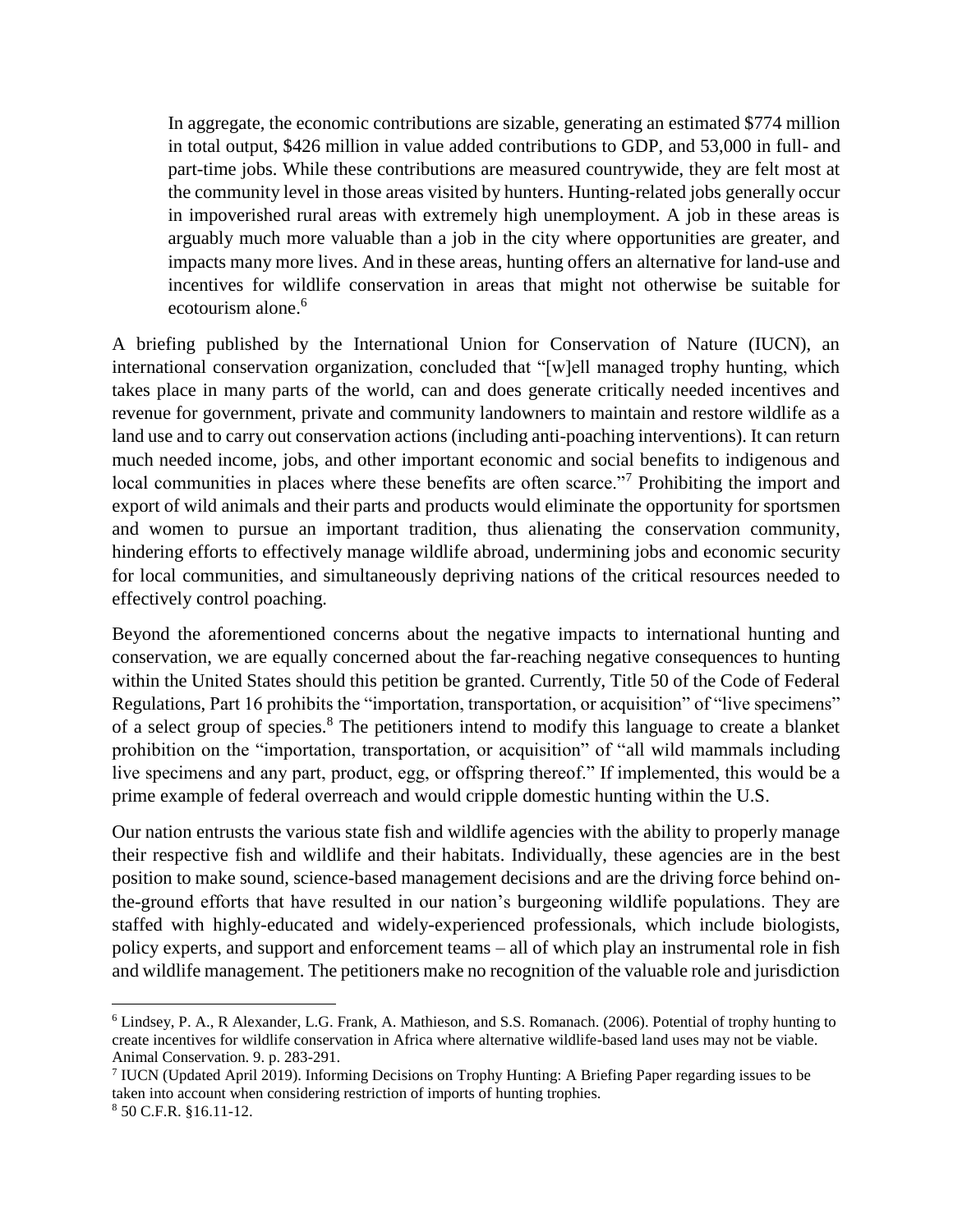that state fish and wildlife agencies have over their respective resources and seek to implement an outright ban on the importation, transportation, or acquisition of all mammals and birds, both dead and alive.

There are many cases of state agencies trading wildlife amongst one another to support the growth of a particular species' population. An example of this occurred in 1935, when Wyoming traded sage grouse to New Mexico for 15 turkeys – an action that has resulted in a healthy, huntable turkey population.<sup>9</sup> If the CBD/NRDC petition were implemented, a state agency would have to seek a permit from the DOI. When the health and stability of a species is on the line, state fish and wildlife agencies should not be restricted to asking for permission from the DOI on a proper path forward.

Alongside the negative impacts to our nation's wildlife management agencies, our nation's 37 million sportsmen and women would be disincentivized from hunting, which would negatively impact both conservation funding and rural economies. If one were unable to transport their harvests (i.e., meat, antlers, hides, etc.), without unnecessary bureaucratic hurdles, then they would be less likely to take part in such pursuits. Non-resident hunting in many states is a significant source of conservation funding, especially in the western region. In Colorado, non-resident hunting licenses, tags, permits, and stamps account for over 78% of the license-generated funds.<sup>10</sup> In states such as Wyoming and Idaho, these non-resident dollars account for over half of the state's licensegenerated funds (56% and 61%, respectively), and in others, such as Montana and New Mexico, the non-resident licenses comprise over two-thirds of the overall license capital (71% and 69%, respectively).<sup>11</sup> Since 1939, state fish and wildlife agencies have received over \$71 billion from sportsmen and women. On average, this accounts for 60% of the funding for these agencies. Last year alone, \$702 million were generated by the Pittman-Robertson Fund from hunting and recreational shooting related excise taxes, while \$743 million resulted through the Dingell-Johnson/Wallop-Breaux Fund from fishing and boating-related excise taxes. Collectively, sportsmen and women help drive the U.S. economy by spending \$93.7 billion on gear, motorboat fuel, licenses, travel, clothing, and more. This adds \$55.4 billion to our nation's GDP and provides for roughly 854,000 jobs. The restrictions put forth by the petitioners has the absolute ability to upend a significant portion of this funding, thus risking the financial stability of our nation's state fish and wildlife agencies and a significant sector in our country's economy.

Considering the above benefits that the trade in wild mammals and birds and their parts and products has for wildlife conservation around the world, we encourage the DOI to reject the CBD/NRDC petition that seeks to undermine conservation efforts and economic stimulus provided to rural communities through international hunting. Please do not hesitate to contact any of the enumerated organizations with any questions or for additional resources.

Sincerely,

 $\overline{\phantom{a}}$ <sup>9</sup> Wyoming Game and Fish Department (2021). Turkey Hunting.

<sup>&</sup>lt;sup>10</sup> U.S. Fish and Wildlife service (2021). National Hunting License Data.

 $11$  IBID.